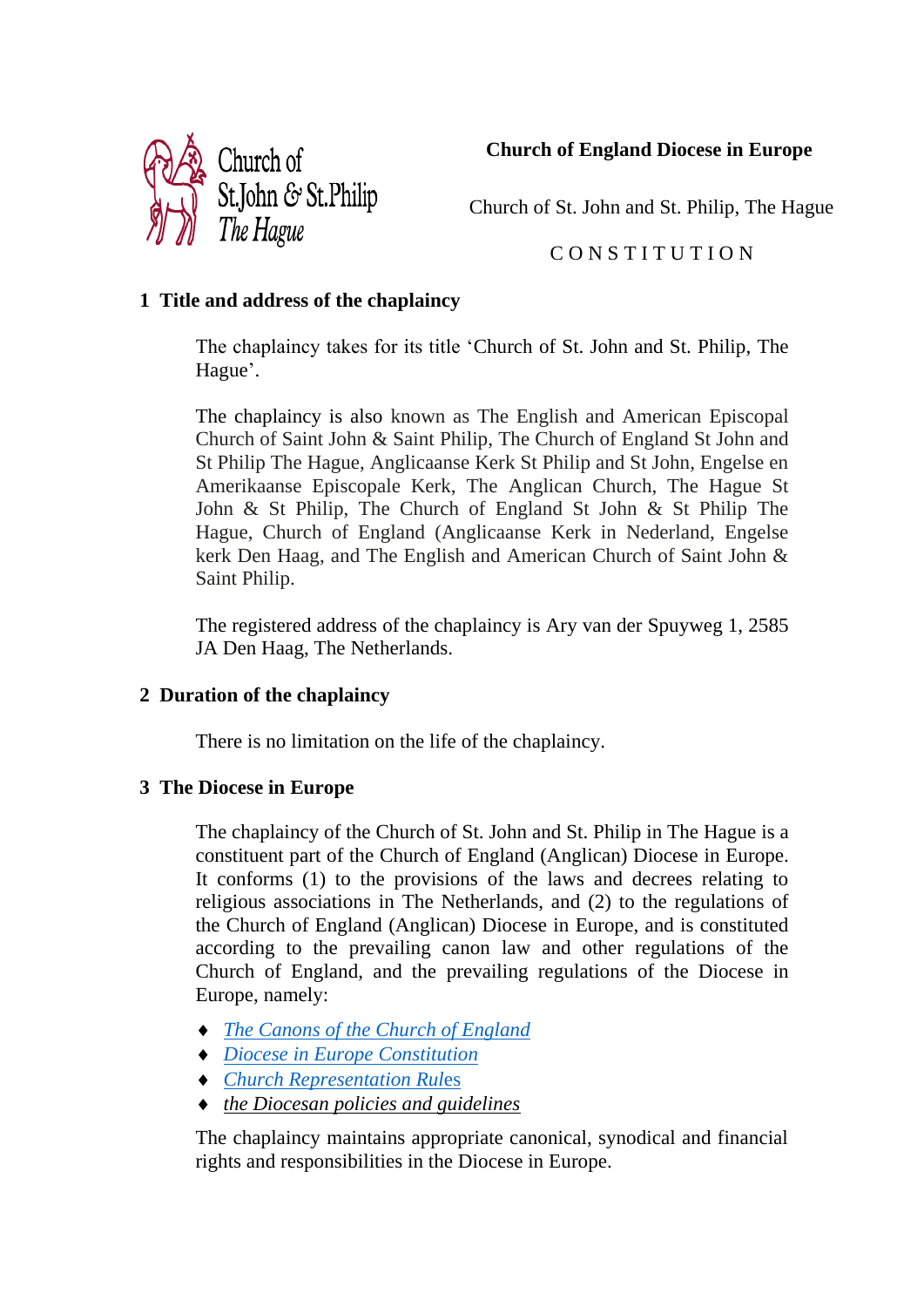## **4 Objects of the chaplaincy**

The objects of the chaplaincy are the public exercise of Anglican worship and witness in conformity with the canon law of the Church of England of which the Diocese in Europe is a constituent part; the proclamation of the gospel; every pastoral activity allowed by law; the administrative, financial and legal management of the congregation; and all actions consonant with the objects of the congregation.

## **5 The Ordinary**

The chaplaincy of the Church of St. John and St. Philip in The Hague is under the ordinary jurisdiction of the Bishop for the time being of Gibraltar in Europe. The Bishop of Gibraltar in Europe is a diocesan Bishop of the Church of England.

### **6 Legal Representatives**

The chaplain and churchwardens, *ex officio*, represent the chaplaincy in relation to third parties, government services and local authorities, and in legal matters, subject to Section 8 contained herein.

## **7 The Chaplain**

The chaplain or priest-in-charge is a priest of the Church of England, or a Church in communion therewith, and is both appointed by, and serves under a licence issued by, the Bishop of Gibraltar in Europe, after consultation with the relevant officers of the Diocese in Europe and the duly elected representatives of the laity in the chaplaincy. The chaplain is responsible for the execution of chaplaincy council resolutions.

### **8 The Laity: membership and provision for representation**

- The chaplaincy is made up of those, of major age, whose names are registered on the electoral roll in accordance with the *[Church](https://www.churchofengland.org/about/leadership-and-governance/legal-services/church-representation-rules/part-9)  [Representation Rules](https://www.churchofengland.org/about/leadership-and-governance/legal-services/church-representation-rules/part-9)* of the Church of England, and reviewed annually prior to the general chaplaincy meeting. Names may be removed from the role in accord with current diocesan regulations.
- The *[Church Representation Rules](https://www.churchofengland.org/about/leadership-and-governance/legal-services/church-representation-rules/part-9)* provide for the election of lay officers and a chaplaincy council, the rights and obligations of whom are laid out in the documents listed above.

The council must present, at least annually, a report of its activities, financial and administrative, to the general chaplaincy meeting for its verification and approval.